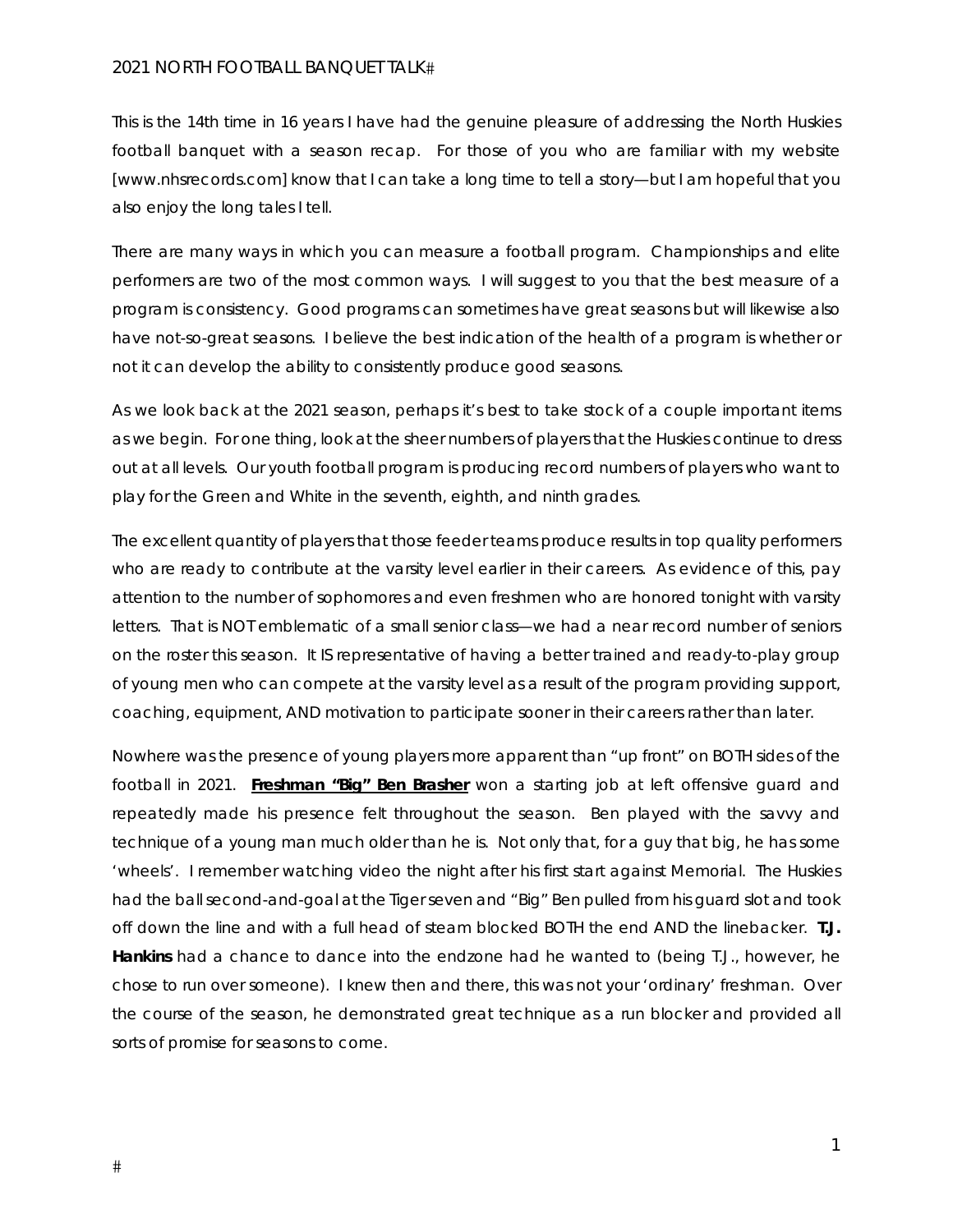He wasn't the only underclassman to win a starting job, though. You had no fewer than four sophomores who had outstanding seasons *in the trenches* for North.

At nose tackle, **Delshan Davis** proved to be a run-stuffer in the middle of the defense. He recorded 34 tackles with 8 of those for losses during the season. He was at his best down the stretch for the Huskies—against our archrival the Central Bears he recorded five tackles, including two for loss and a quarterback sack. In the Sectional game at Bloomington, he had NINE tackles—two of which were for loss. Opponent centers should be very worried about #59 lining up nose-to-nose with him in 2022.

Sophomore **Timothy Dixon** has now been a starter both of his varsity seasons in the offensive line. For a big guy, he has amazingly fast feet. In every game, the Huskies made use of his quick feet on the text book trap play they run. Dixon's man is typically the defender who gets trapped and it falls to Tim to slide out into the secondary to block the interior pursuit. Now, Timmy tips the scales around 300 and those linebackers and safeties are all pretty nimble and definitely use their speed to avoid being blocked by someone that size. Think back about how many times this season you saw a running back turning the corner outside the left end and turning up field *with just one man to beat*. **THAT** view, that lonely defender trying to tackle either **T.J.** or **Angelo St. Louis** all by himself was pretty much thanks to **Tim Dixon** having walled off the interior pursuit by *knocking-the-snot* out of the closest linebacker or safety (*or sometimes both*) that he could find. He was recognized as an **All-City** team selection this week by the Downtown Quarterback Club.

Of course, the fact that the running back was out there in space by himself usually occurred due to another of the sophomore contributors, **Kaleb Harris**. A gifted receiver with size and great hands, it typically fell to him to come sliding down the line to trap block the end and spring the running back outside. Besides leading the Huskies in receptions this season with 29 catches for 260 yards, I do not believe I ever saw **Kaleb** miss his trap block once all season long.

The other sophomore lineman who made a tremendous impact was **Jayden Hazelwood**. Opponent quarterbacks learned his number early in the season and he ended up with a team leading 6 quarter back sacks to go with 14 tackles for loss and 44 total tackles. He, too, is surprisingly quick for someone his size and if his career stays on track could end up the leader in career quarterback sacks by the time he graduates.

There were many more sophomores who contributed, players like **Cainen Northington** and **Keonta Barton** started in the defensive backfield, **Sam McKinney** started multiple games at quarterback, and **Brady Martin** saw significant time at wide receiver.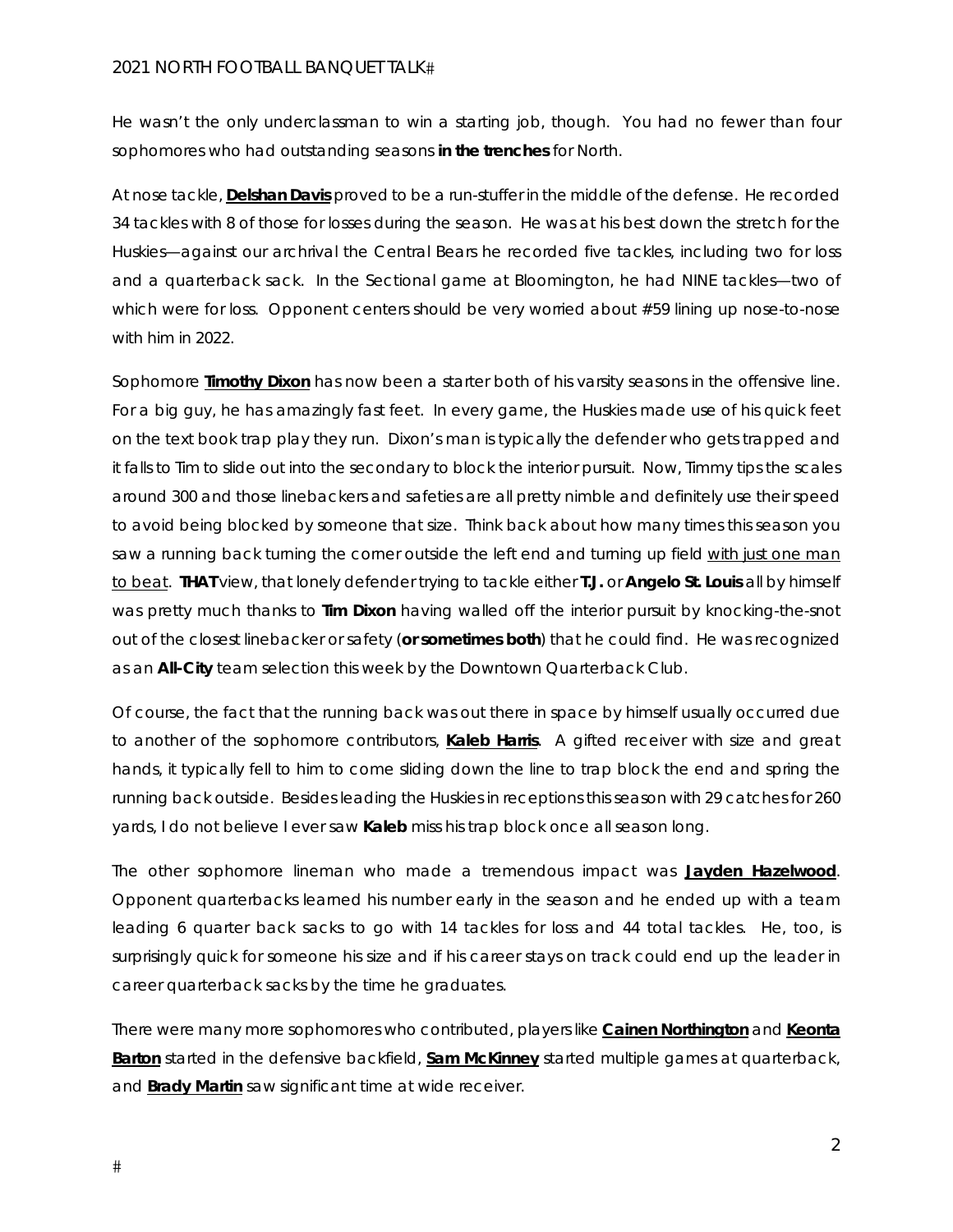The junior class sported real difference makers as well with several players starting varsity for their second season! The class of 2023 includes the Huskies leading defender by points in **Cale Johnson** at outside linebacker, **Deshaun Horne** recorded 45 tackles at middle linebacker, **Angelo St. Louis** rushed for over 300 yards, **Jaylonn Mitchell** hauled in 27 passes for nearly 300 yards (*and already ranks #7 in career receptions*), **Ethan King** anchored the secondary from his free safety spot with **Jordan Hunt** beside him at cornerback and **Jeremiah Thomas** joining the ensemble, **Landon Caswell** started at center on the offensive line, **Sean Bennett** worked into the linebacker rotation down the stretch, and **Mitchell Renfro** finished his junior season *ranked #5* in kicker scoring for a career.

*I* believe I am painting a picture of an organization that is stocked with multiple years of talented *players who can sustain a run of good seasons*.

## **That doesn't happen without EVERYONE in this room providing their combined time and talents to create an atmosphere that players want to be a part of.**

And you can see the results in the victory totals. It had been 20 years since the Huskies won as many as five games three years in a row and it had been since 1977 before that. *Even The fabled '95 team that went to State couldn't sustain their victory totals.* 

# **Only a healthy program can maintain the numbers of players it takes to sustain operational excellence.**

To that end, in 2021, we had a senior class that represented the fulfillment of a program rebuild. These were the guys who bought into **Coach Paridaen's** ideas and became their embodiment. They joined a program that had lost 39 of its last 51 games and had seen the roster depleted of depth.

When they were freshmen, they witnessed a season with few seniors and even fewer wins. In historical terms, *it was a season-to-forget*. In practical terms, however, it was a great success. It was a season in which North re-built a coaching staff and established a new set of standards for physical preparation and mental toughness. The weight room became a priority, conditioning standards were established, and a renewed sense of purpose was created. By their sophomore season, *in just Coach Paridaen's second season*, they began to see the results. They participated and witnessed historic wins on the road at Castle and a comeback win against Reitz.

Simultaneously, Reitz was having trouble fielding a freshman team because their turnout numbers were so low. I ask you to take a look at the comparative results between OUR program over the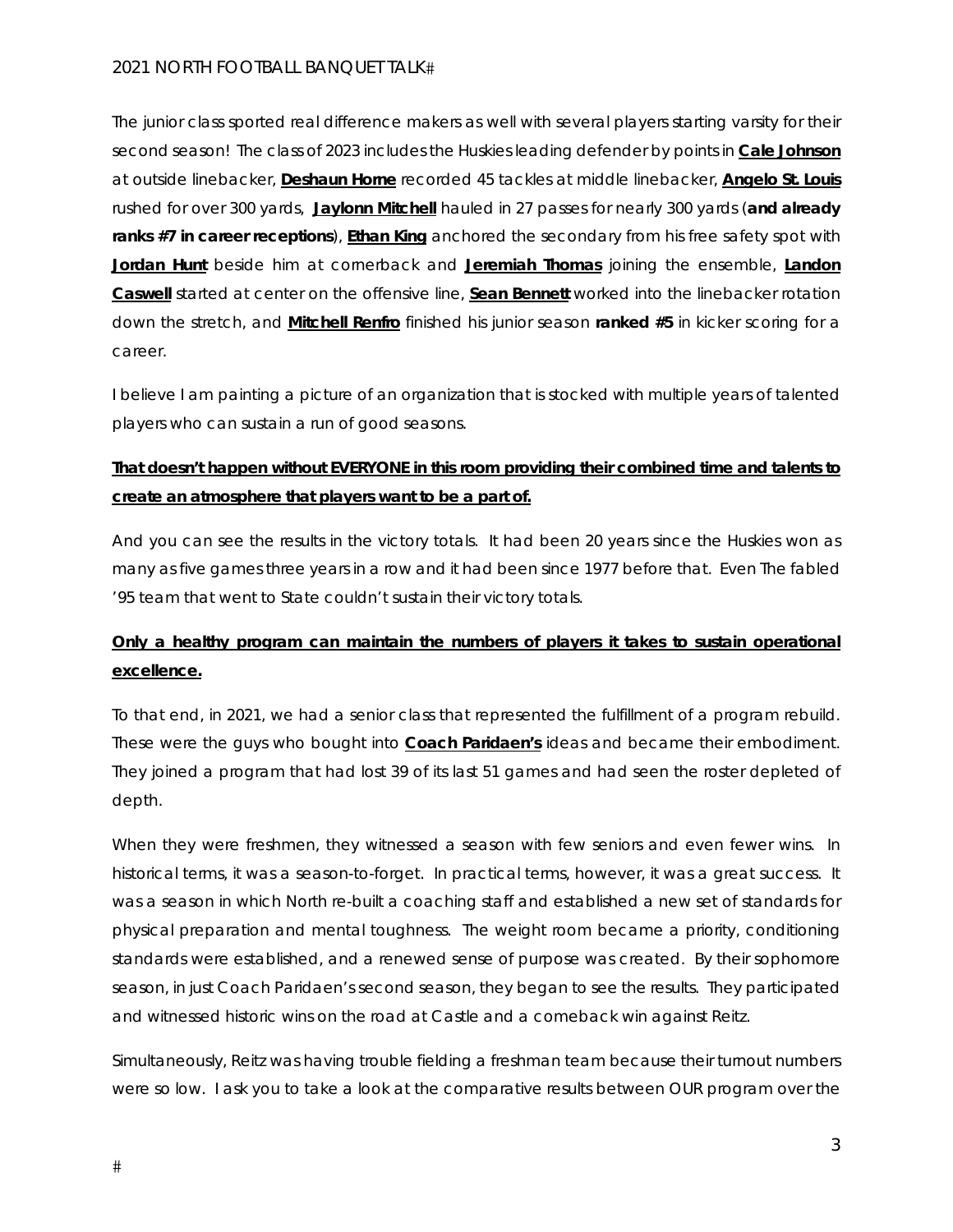last three seasons and what has happened at what has traditionally been Evansville's strongest program. Evansville North football is a program ON THE RISE thanks not only to the vision and teachings of Coach Paridaen's staff but also to the real labor of nearly everyone assembled here tonight.

The real fruit of these combined efforts has been this senior class. This group is special in the way that it has become a tightly knit team who leads by example. They have enjoyed success and taught the younger players how to win—and what it takes to enjoy repeated success. Let's recognize some of them together.

Sometimes a player comes along who appears to savor every second he's on the football field. **K.J. Bell** is one of those players. Whether averaging 20 yards per kickoff return (including a 50 yarder against Vincennes Lincoln), or recording 10 tackles on kickoffs and punt returns, or diving on a game opening on-side kick to serve notice to Jasper that the Huskies had come to town with their 'A' game, KJ gave it his all.

A two-year starter at wide receiver and defensive back, **Jewellz Hailey** is a multi-talented, multisport threat. He racked up 36 catches in his career and that number matches the number of tackles he made from the cornerback position as a varsity player. If last week's basketball scrimmage against Boonville is any indicator (he tossed in 14 points), **Jewellz'** senior year will be filled with sporting success.

For the last couple seasons, he was joined on both the turf and the hardwood by **Cameron Gelhausen** and they have witnessed unapparelled success in each of those programs. As he completes his football career, **Cameron** goes out ranked in the Top 20 in both career yardage and touchdown receptions having AVERAGED over 18 yards per reception. The 6'5" receiver had a "thing" for big scores—his 61 yard touchdown reception as a junior against Memorial and his 53 yarder this year were each the longest reception of the last two seasons.

Earlier, I spoke about all the underclassmen who contributed *'in the trenches'*. That's not to say there were no members of the senior class who made a name for themselves. I'm pretty sure if you ask the Reitz Panthers' staff this year which North lineman made the biggest difference, they would reply with some version of, *"#52 whupped us".* **Zane Hatt** started multiple seasons on both sides of the ball, but the Reitz game was certainly a highlight reel. A fixture at right guard on offense, he helped blow open holes that *both* our quarterbacks took advantage of throughout the game to score touchdowns. On defense he recovered fumbles and sacked runners for loss.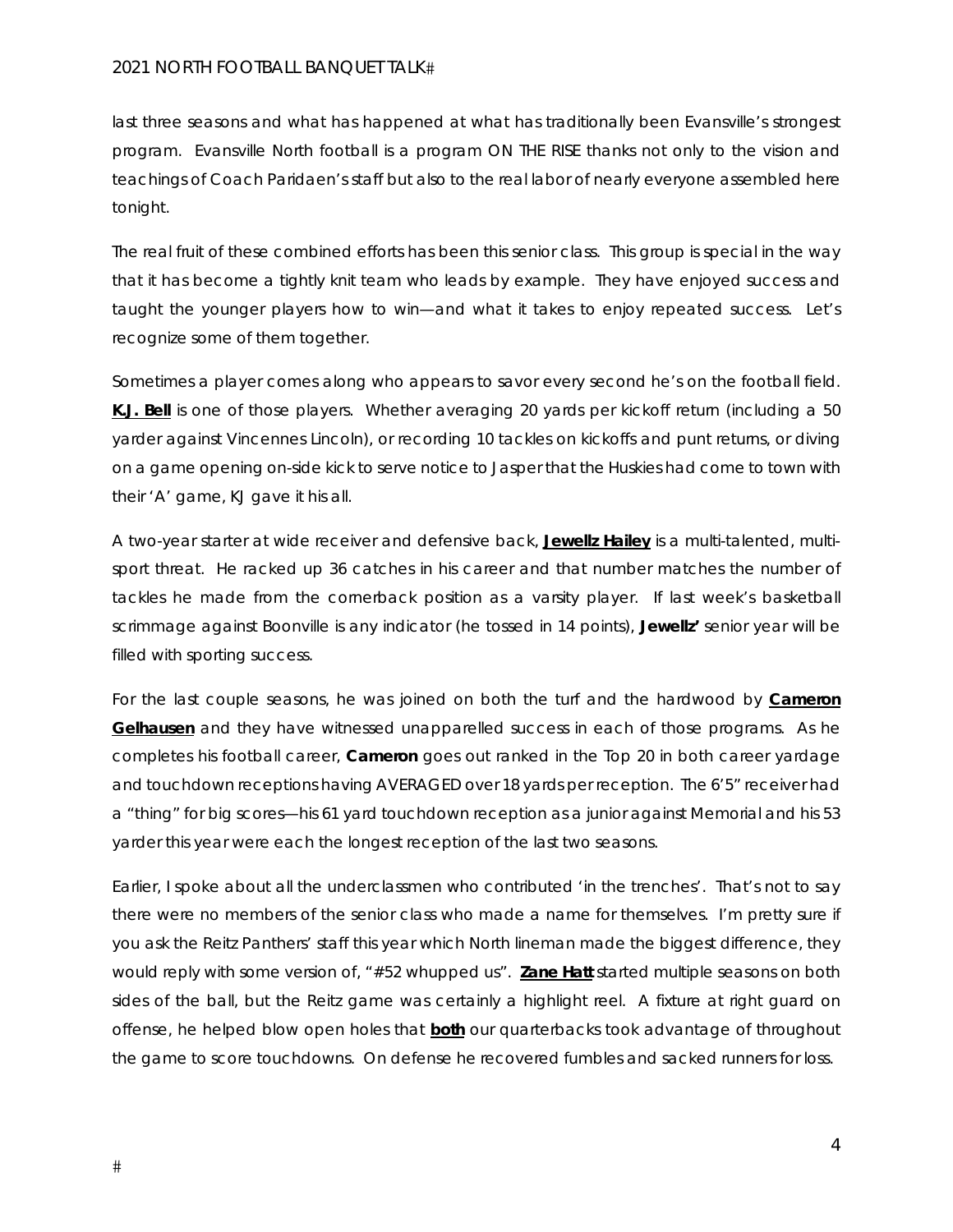For most of the last two seasons, he's had a familiar face next to him in **Garrett Mooney**. **Garrett** is the latest member of the Mooney family to contribute to *Husky lore*: **Ben Mooney** was named "*Player of the Decade*" for North in the 1980's and **Max Mooney** was named quarterback on the North "*All Decade Team"* for the 2010's. **Garrett** did the family name proud. From making a big quarterback sack at a critical moment in 2020's victory over Castle to a tackle for loss and a fumble recovery against Bosse that same season to his incredible 10 tackle performance (with 7 solos) and THREE tackles for loss against Mater Dei, the big senior was a huge contributor on both sides of the ball.

Another *family-name* continued to add to *North Lore* in 2021. For five seasons, the SALES name has been synonymous with Husky *line-strength*. Completing his career as a three-year starter in the offensive line for North, **Gunnar Sales** has been a key member of lines that have produced over 2,000 **RUSHING** yards.

Do the math.

During **Gunnar's** varsity career, North runners have **AVERAGED** over 215 yards rushing per game. No matter who lined up in the backfield, they could count on a line led by a member of the **Sales** family to open the holes that led them to daylight. **Gunnar** had the privilege of playing next to his brother **Gage** for his first two seasons and the pair made the life of opposing defensive lines difficult at best. Many was the time during his career that he teamed with his brother to remove defensive tackles, ends, and linebackers to somewhere far, far away from the action.

Ask any coach and they will tell you *the key to continued offensive success* starts with a strong running game. **Gunnar Sales** was a key ingredient for years in enabling North's offensive success.

Sometimes there are players who become more conspicuous by their absence. During the middle of the season, **Angus Davis** enjoyed a four-game run in which he recorded a key quarterback sack against Harrison, notched 6 tackles against Reitz, recovered a fumble and had two tackles for loss against Bosse, and nabbed another runner for loss against Mater Dei. Then an ailment took him out of the lineup for a couple games. His steady play at outside linebacker was immediately missed, especially on the road at Jasper. When he returned against Central, it was **Angus** who picked off a pass a the North one-yard line when the Bears attempted to '*get back in the game'* just before halftime. In the sectional, he blocked an extra-point kick that kept the Huskies in position-to-win on the final drive. He finished his career with 16 pass receptions, a touchdown, over 30 tackles, an interception, a pair of blocked kicks, and a reputation as an opportunistic, hard-nosed competitor on the grid iron.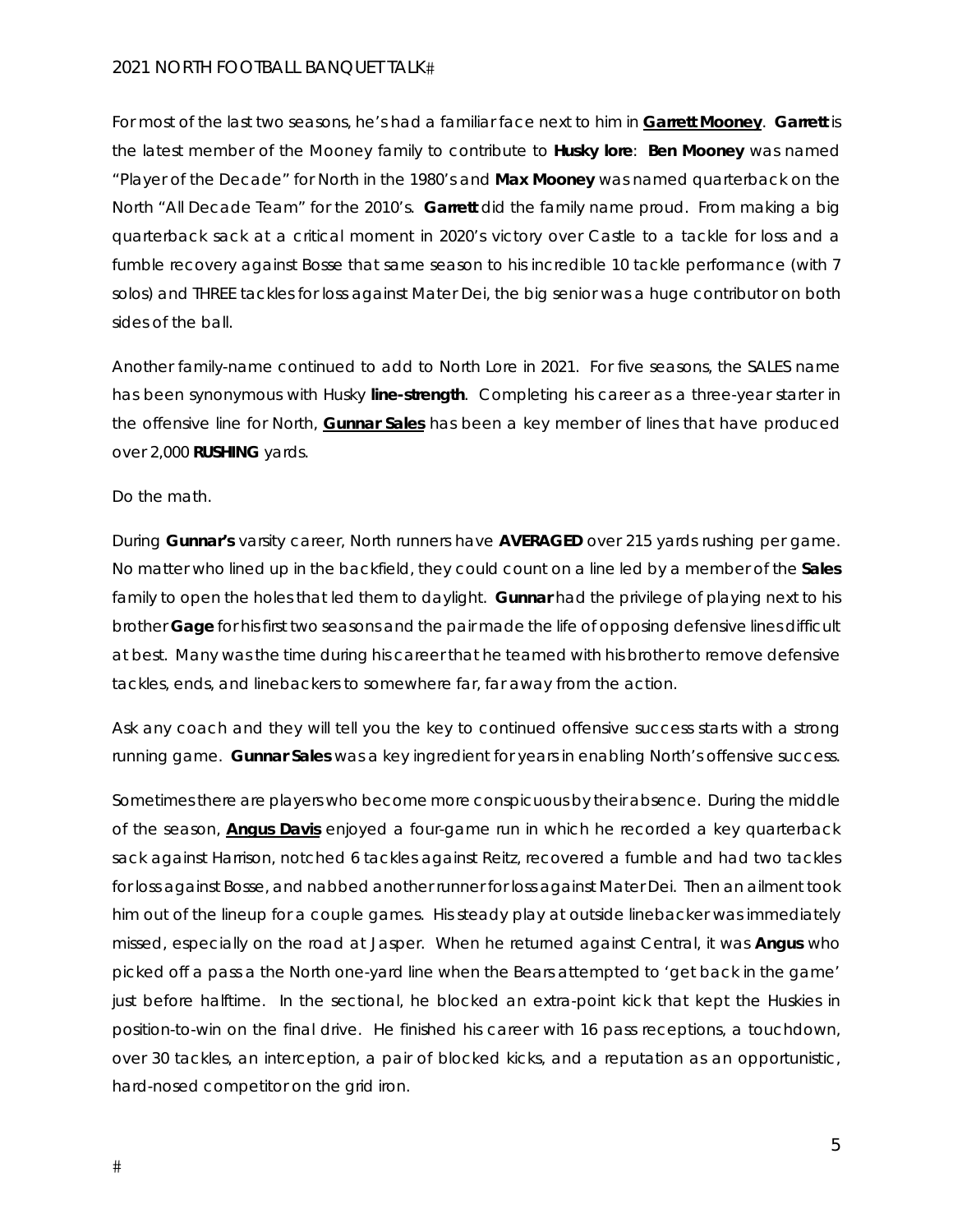Speaking of hard-nosed competitors, there are no players on this team who were more often exactly where their teammates needed him to be on defense exactly when he needed to be there than **Mitchell Happe**. He finishes his career with 126 tackles, 12 tackles for loss, 7 quarterback sacks, and a pair of fumble recoveries after starting two years at linebacker. His 41 yard '*scoop and score*' broke open the Bosse game and set the Bulldogs on a downhill spiral. Against Bloomington North he was all over the field recording a North-season-high 13 tackles. **Mitchell's** steadiness in the center of the defense making sure the young linemen in front of him were aligned in the proper gaps and positions will be missed.

Another senior who steadied a young group was **Achilles Johnson**. Playing cornerback on defense has been compared to standing out on an island with everyone watching. The responsibility to cover a receiver and make certain he doesn't get past you has to be balanced against knowing when the play has transitioned to a run takes a keen recognition of what's occurring in front of you. **Achilles** excelled in knowing when '*that moment'* had arrived. His value in '*run support'* to help contain the end and prevent short gains from becoming long ones was instrumental in North's defensive success. In the Memorial and Reitz games he accumulated tackle numbers that were more representative of a linebacker than a defensive back and he finished the season with 31 tackles—25 of which were solo one-on-ones out on the perimeter with no one else to help out if a tackle is missed—and was chosen as a member of the **All-City team** earlier this week.

That really brings me to the two young men who were the heart-and-soul of this year's edition of the North Huskies. To begin the 2019 and 2020 seasons, North had entered the campaign knowing it could count on a pair of "*lightning bolt*" runners to carry the load on offense. Following in the footsteps of **Dylan McKinney** and **Capelton Presswood** would be a huge set of expectations for anyone.

"*Lightning Bolt*" is not the term you would normally apply to a runner like **T.J. Hankins**, so the load he was expected to carry might have seemed, at first, as something to heavy to carry. It took a couple games, but **T.J.** transformed that expectation from "*lightning bolt*" to "*thunder clap*". He went on a five game 'binge' that generated 12 touchdowns and nearly 900 yards of total offense. It became a common sight to see him bash through the center of the line and then unleash a deadly stiff arm to the sternum of a defender as he dashed up field for a huge gain.

Defenders fell backwards in their efforts to bring the big senior down. Whistles blew plays dead *not because* **T.J.** was on the ground, but because enough defenders had piled up in front of him to stop his forward progress. A fierce competitor**, Hankins** was no stranger to yellow flags, but*…*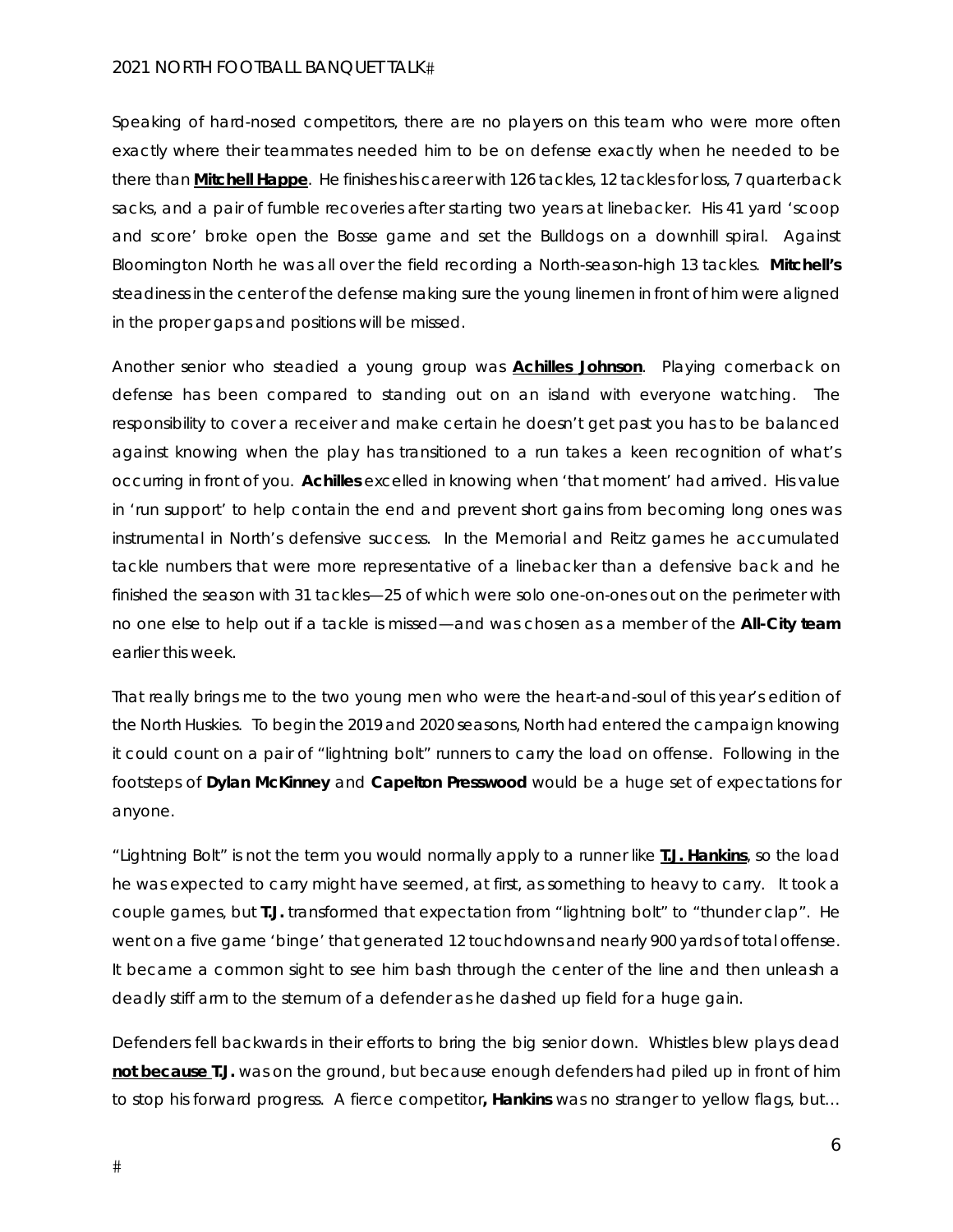*in a sense…* **T.J.** brought an end to the commonly held perception across city stadiums that you could expect a North team to back down when they were pushed on. Nobody got to 'push' **T.J.** and stand up after they had done so. North's reputation was transformed this season to a team that would give as good as the got.

And just when **Hankins** had replaced the "*lightning bolt*" expectation with the "*rolling ball of butcher knives*" reputation, he surprised *everyone but himself*. In the season's final two games he had multiple touchdown runs longer than 50 yards—in fact he had a pair of 80 yard scores in the Sectional (but one was called back by a questionable penalty flag). His patented shoulder shed followed by a foot stomp as he ran across the face of one defender took some of the fight out of the remaining defenders.

He finished the season with one of the great seasons in North history by a running back: 1,323 yards rushing and 18 touchdowns both rank in the Top 6 such seasons in the record book. He was easily the top running back in the S.I.A.C. and selected to the **All-City** team earlier this week.

If there is one player who represents the best of what the Joey Paridaen era has come to represent at North High School, it is **Ethan Brawdy**. While I have just detailed many members of this senior class who have contributed to North Lore, it is **Brawdy** who was thrown into the fire as a freshman at halftime of the Reitz game when the Huskies trailed 49-0. If there was a low-point in the last couple decades of North football, that had to be the moment—and trust me, I have followed the Huskies for at least that long.

That was the moment when things began to turn around and it began with the young redhead lining up in the shotgun formation trailing by seven touchdowns in Reitz Bowl in front of a crowd that was howling for more blood. No, North did not come back to win that game (that particular bit of 'pay back' would come the following season), but **Brawdy** began to move the ball against the Panthers. Three times in that half the freshman led the Huskies on long drives that resulted in touchdowns. He took a beating in an offense that lacked a big play threat (**Dylan McKinney** had gone out with a season ending injury the week before) and carried the ball eleven times while gaining 50 yards. In the end, if you just measure that half of play, North won the half 21-14 and served notice that help was on the way.

During **Ethan's** sophomore season he meshed perfectly with **Dylan McKinney** as the Huskies broke decade long losing streaks to Castle and Reitz with breath-taking last second victories. His junior season witnessed North's first five game winning streak in over a dozen years—a streak that ended